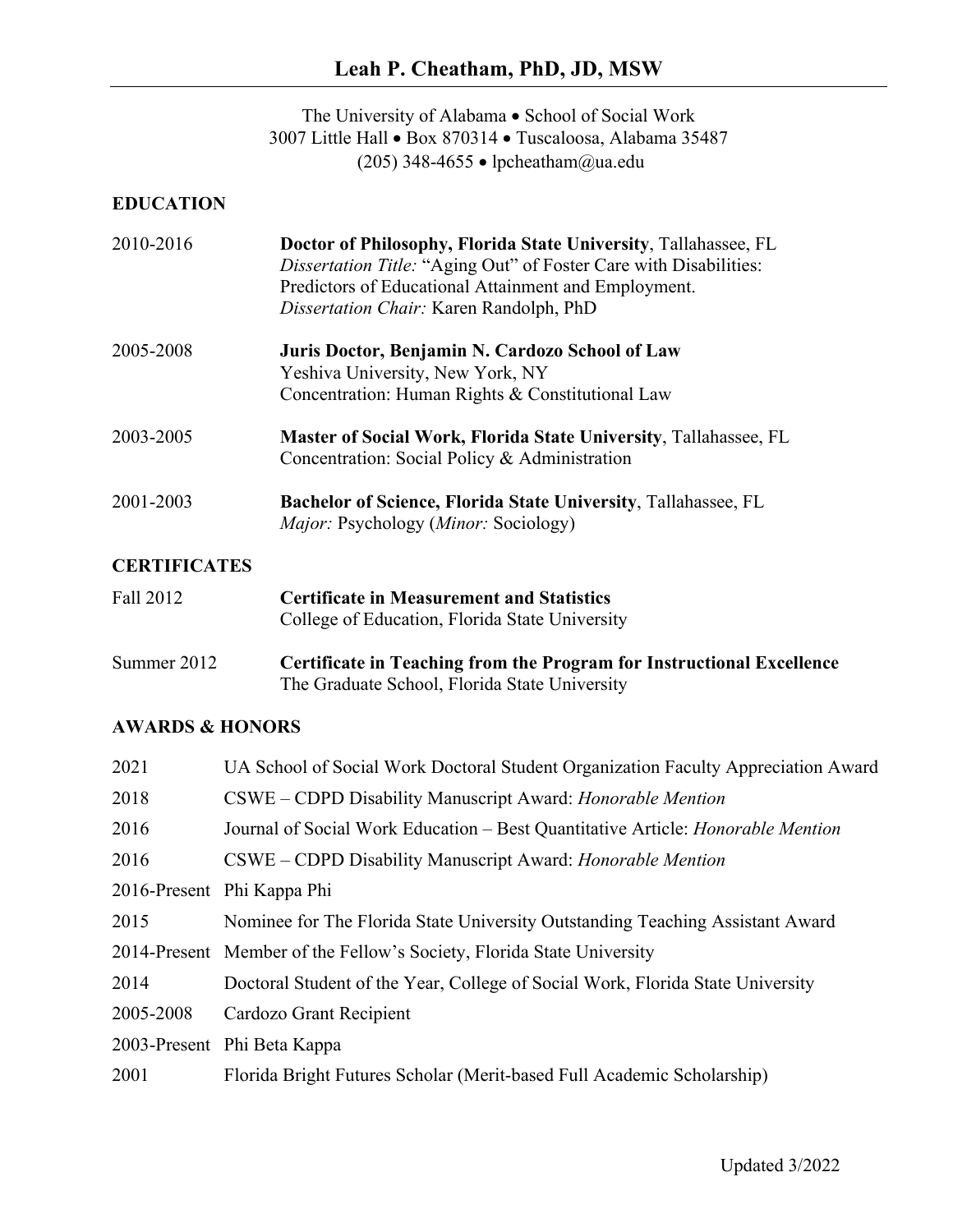### **PROFESSIONAL EXPERIENCE**

### **Educational Employment**

2016-Present **School of Social Work – University of Alabama**, Tuscaloosa, AL *Assistant Professor*

#### **Other Employment**

| 2013-2014 | Dept. of Children & Families Pre-service Training, University of South Florida<br>Lead Instructional Designer, Children's Legal Services |
|-----------|------------------------------------------------------------------------------------------------------------------------------------------|
| 2007-2013 | <b>System Solutions for Children, Pensacola, FL</b><br>Child Welfare Program Data Analyst                                                |
| 2009-2010 | <b>Center for Entitlement Reform, Emory University</b><br><b>Project Coordinator</b>                                                     |
| 2007      | <b>Fifteenth Judicial Circuit, Palm Beach County, FL</b><br><i>Judicial Intern</i> , Family Law                                          |
| 2005      | <b>Office of Community Services/Homeless Outreach, Miami Beach, FL</b><br><b>Intern/Hired Case Manager</b>                               |
| 2004      | Terrence Higgins Trust – Lighthouse West, London, UK<br><i>Intern</i> (Intake, Assessment & Administration)                              |
| 2002      | <b>Buddy Dyer for Florida Attorney General, Orlando, FL</b><br>Intern/Hired Campaign Field Manager                                       |

### **RESEARCH**

### **Funded Proposals**

- 2022-2023 **Doris Duke Charitable Foundation:** *Research to Action* **Grant** (\$79,999) *Healthcare Access Among AL Youth Transitioning from Foster Care with Disabilities* (PI)
- 2019-2023 **Alabama Department of Corrections** (\$493,031) University of Alabama–Auburn University: *Women's Risk Needs Assessment* (co-PI)
- 2017-2019 **University of Alabama Research Grants Committee** (\$6,000; UA + cost share) *Evaluation of Alabama REACH: A Campus-based Support Program for Foster Youth* (PI)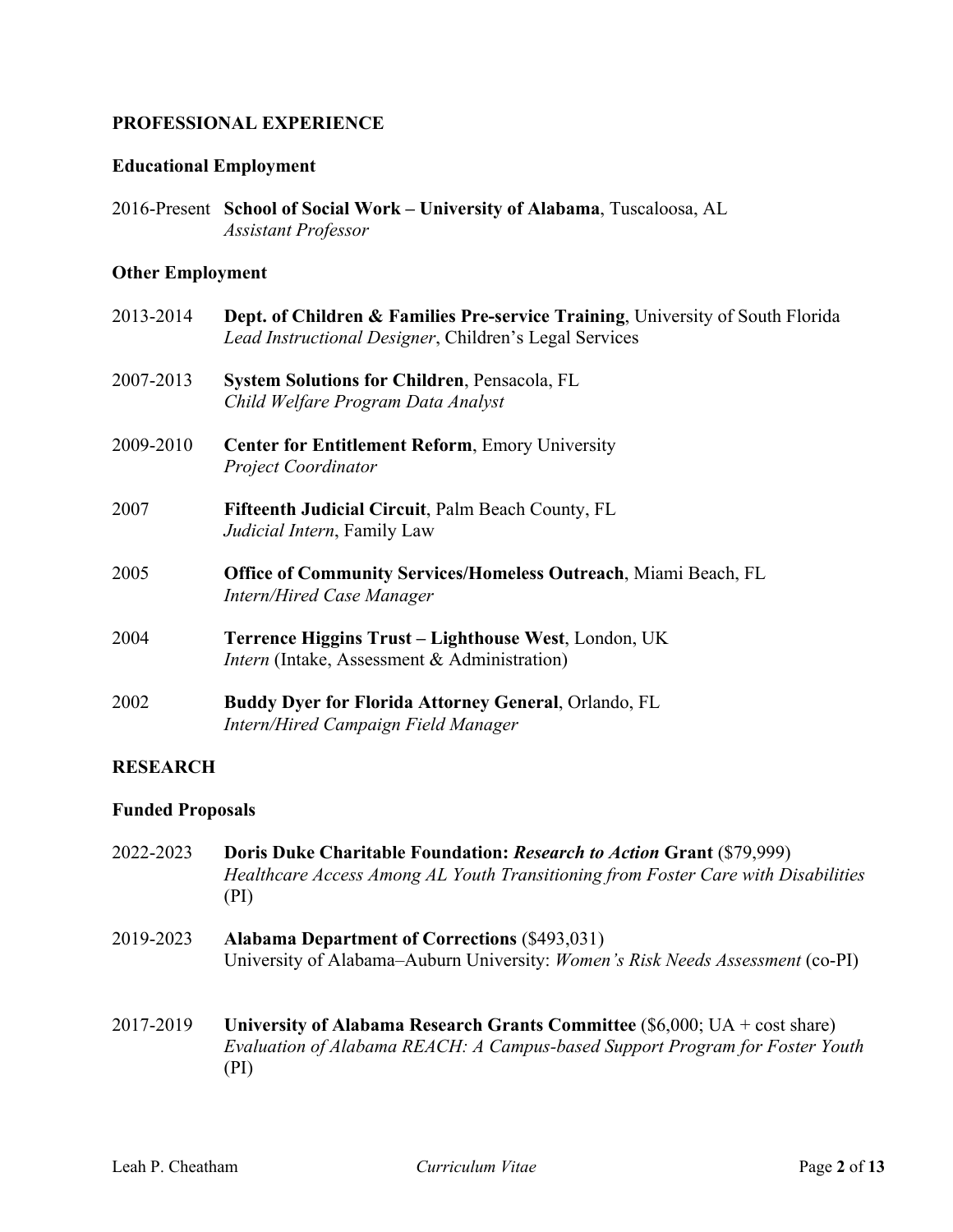- 2014-2016 **Doris Duke Fellowship for the Promotion of Child Well-being** (\$56,666) Doris Duke Foundation and Chapin Hall at the University of Chicago (dissertation funding)
- 2014-2016 **Mark and Lulu Hamilton DeGraff Scholarship** (\$2,000) College of Social Work, Florida State University (dissertation funding)
- 2015 **Joyce Harper Laidlaw Scholarship** (\$1,000) College of Social Work, Florida State University (dissertation funding)
- 2011 **Walter W. Hudson Doctoral Scholarship** (\$2,000) College of Social Work, Florida State University (funding for continued doctoral research in the area of measurement)

### **Unfunded Proposal**

2017 **Center for Rural and Minority Health Across the Life Course** (\$25,000) *Exploring Perceptions of Health Access for Older Youth with Disabilities in Rural Foster Care Settings* (PI: U-54 Submission)

### **Research Experience**

- 2020-present **Southern Women's Pathways to and through Prison**, University of Alabama *Project Researcher*
	- Contributed toward development and implementation of a mixed methods investigation of women's experiences before and during incarceration (within 5 states).
- 2019-present **Women's Risk Needs Assessment**, University of Alabama and Auburn University *Co-Principle Investigator*
	- Co-led the collection, management, analysis and reporting of intake, reclassification and pre-release sample data (spanning 24 months from three prison sites).

### 2019-present **Tuscaloosa County Juvenile Court Evaluation**, University of Alabama *Community Collaborative Member*

- Facilitated cleaning and analysis of juvenile court, programing and re-offense data.
- Led development of evaluation report for community partners.

### 2019 **NDACAN Summer Research Institute**, Cornell University

*Selected Participant*

§ Attended virtual sessions alongside select peers to refine existing analyses using NDACAN data holdings, leading to an additional publication: Cheatham *et al.,*  2020.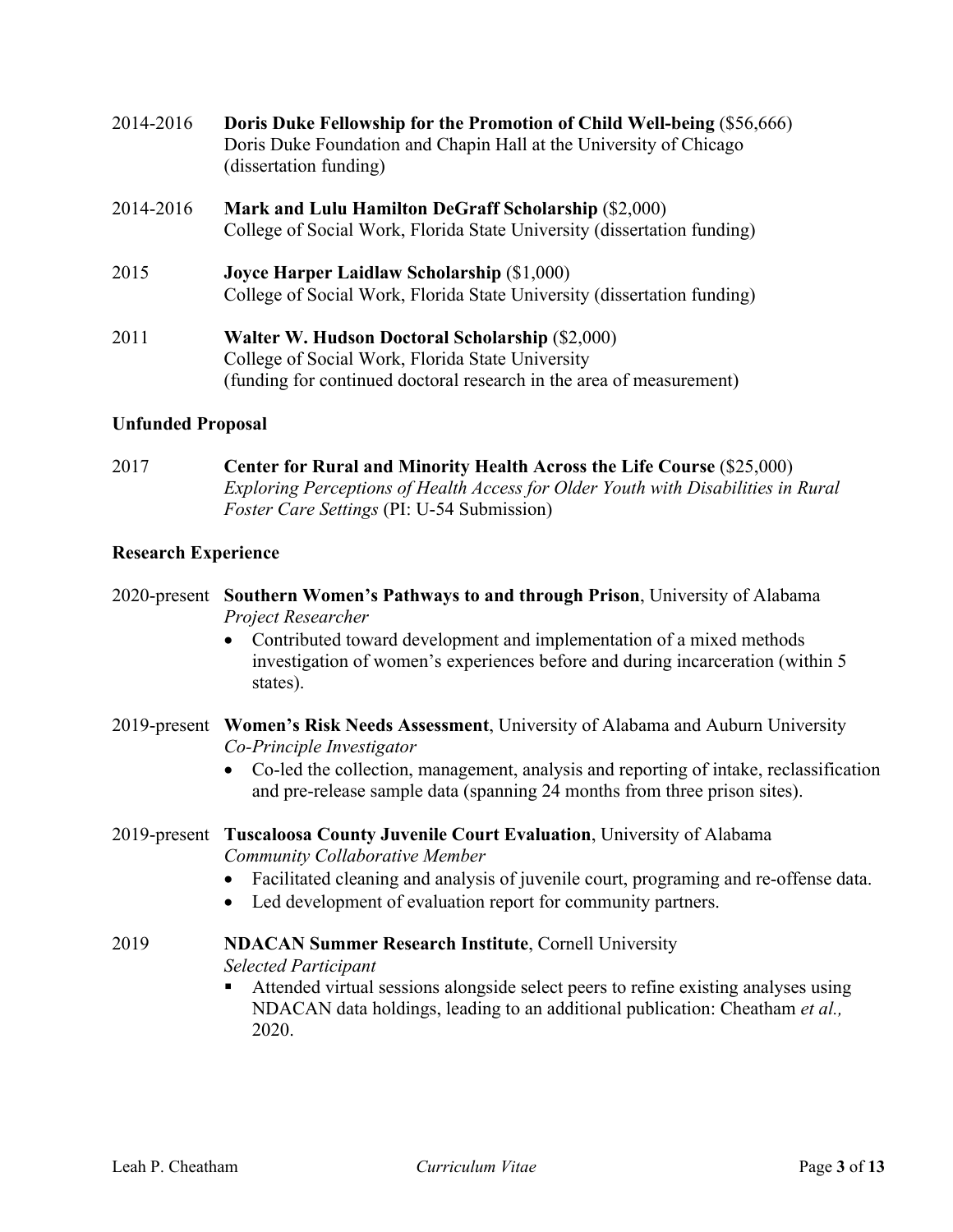| 2017-2019 | <b>Evaluation of Alabama REACH, University of Alabama</b><br>Principal Investigator                                                                               |
|-----------|-------------------------------------------------------------------------------------------------------------------------------------------------------------------|
|           | Planned and implemented a mixed-methods evaluation of a campus-based support<br>program for foster youth.                                                         |
| 2015      | Able Trust Program Evaluation, Florida State University<br>Co-Principal Investigator                                                                              |
|           | Developed survey instrument and conducted phone interviews with recent graduates<br>of an employment-preparedness program for young adults with disabilities.     |
| 2012-2014 | Fostering Achievement Fellowship Program Evaluation, Florida State University<br>Project Researcher                                                               |
|           | Conducted interviews with key stakeholders in a program for former foster youth.<br>Analyzed qualitative data through Qualtrics software and structured writings. |
| 2012-2013 | Volunteer FL Evaluation, Florida State University<br>Project Manager                                                                                              |
|           | Managed a team conducting bi-annual data collection and reporting.<br>Organized focus groups with key stakeholders to update evaluation methods.                  |
| 2010-2013 | <b>College of Social Work, Florida State University</b><br>Graduate Research Assistant                                                                            |
|           | Assisted Dr. Melissa Radey with research, data analysis, and writing.                                                                                             |
| 2003      | FCAT Study, Florida Center for Reading & Research, Tallahassee, FL<br>Program Researcher                                                                          |
|           | Conducted in-school interviews with Tallahassee-area middle-school students.                                                                                      |
| 2002-2003 | Lonigan Literacy Project, Florida State University<br>Program Researcher                                                                                          |
|           | Conducted interviews with pre-school students to support head-start research.                                                                                     |

# **SCHOLARSHIP** (\* *indicates student co-author*)

# **Peer-reviewed Publications: Empirical (16)**

- Luo, Y.\*, Li, Q. & **Cheatham, L.** (2022). Associated Factors with Electronic Personal Health Records Use among Older Cancer Survivors: An Application of Anderson's Behavioral Model of Health Services Use to eHealth Services. *Online Journal of Nursing Informatics, 26*(1).
- Wang, K.\*, Yang, F., **Cheatham, L.**, & Kubanga, K.\* (in press). Physical activity guidelines adherence and self-rated health: The moderating roles of cancer history and age. *International Journal of Health Promotion and Education.* https://doi.org/10.1080/14635240.2021.2004438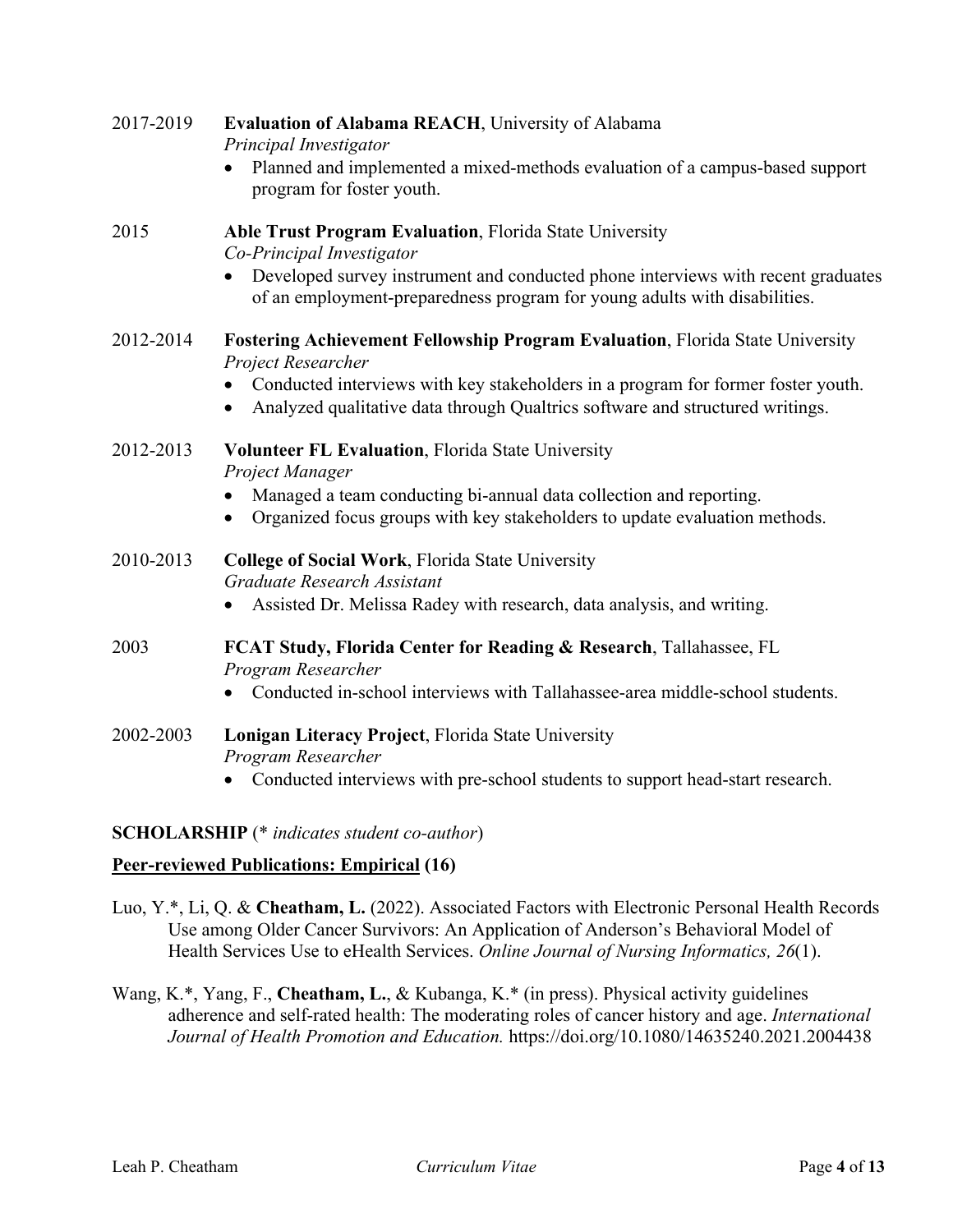- Wang, K.\*, & **Cheatham, L. P.**, Marbut, A. R.\*, & Chen, X.\* (in press). Longitudinal associations between cancer history and cognitive functioning among older adults. *Archives of Gerontology and Geriatrics, 97.* https://doi.org/10.1016/j.archger.2021.104521
- **Cheatham, L. P.**, Luo, Y.\*, Hubbard, S., Jackson, M. S., Hasenbein, W.\*, & Bertram, J.\* (2021). Cultivating safe and stable spaces: Reflections on a campus-based support program for foster care alumni and youth experiencing homelessness*. Children and Youth Services Review, 130.* https://doi.org/10.1016/j.childyouth.2021.106247
- **Cheatham, L. P.,** Randolph, K., Boltz, L.\* (2020). Youth with disabilities transitioning from foster care: Examining prevalence and predicting positive outcomes. *Children and Youth Services Review, 110*, doi.org/10.1016/j.childyouth.2020.104777
- **Cheatham, L. P.**, & Randolph, K. (2020). Education and employment transitions among young adults with disabilities: Comparisons by disability status, type and severity. *International Journal of Disability, Development and Education,* https://doi.org/10.1080/1034912X.2020.1722073
- Laklija, M., Milić-Babić, M., & **Cheatham, L. P.** (2020). Institutionalization of children with disabilities in Croatia: Social workers' perspectives. *Children & Youth Services, 41,*  doi.org/10.1080/0145935X.2020.1752170
- Shah, A., Jeffries, S., **Cheatham, L. P.**, Creel, M., Nelson-Gardell, D., … Hasenbein, W. C.\* (2019). Partnering with parents: Reviewing the evidence for MI in child welfare. *Families in Society, 100*, 52–67.
- Milić-Babić, M., Tkalec, S., & **Cheatham, L. P.** (2018). Right to education for children with disabilities from the earliest age. *Croatian Journal of Education, 20*, 233–263.
- Schelbe, L., Randolph, K. A., Yelick, A., **Cheatham, L. P.**, Groton, D. B. (2018). Systems theory as a framework for examining a college campus-based support program for the former foster youth. *Journal of Evidence-Informed Social Work, 15*(3), 277–295.
- Randolph, K. **Cheatham, L. P**., Keller-Weiss, U., & Williams, J. M. (2018). Exposure to parent and peer alcohol use and the risk of drinking onset and escalation among adolescents. *Child and Adolescent Social Work Journal, 35*(2), 97–106.
- Kim, H., Abell, N., **Cheatham, L. P.**, & Paek, I. (2017). Development and initial validation of the Attitudes toward Education for Older Adults (AEOA) Scale. *Educational Gerontology, 43,*  341–355.
- **Cheatham, L. P.**, Abell, N., & Kim, H. (2015). Development and validation of the social worker's attitudes toward disabilities scale. *Journal of Social Work Education, 51*, 379–397.
- McPherson, J., & **Cheatham, L. P.** (2015). Evaluating human rights impact in social work education: The Million Bones example. *Journal of Social Work Education, 51*, 47–57.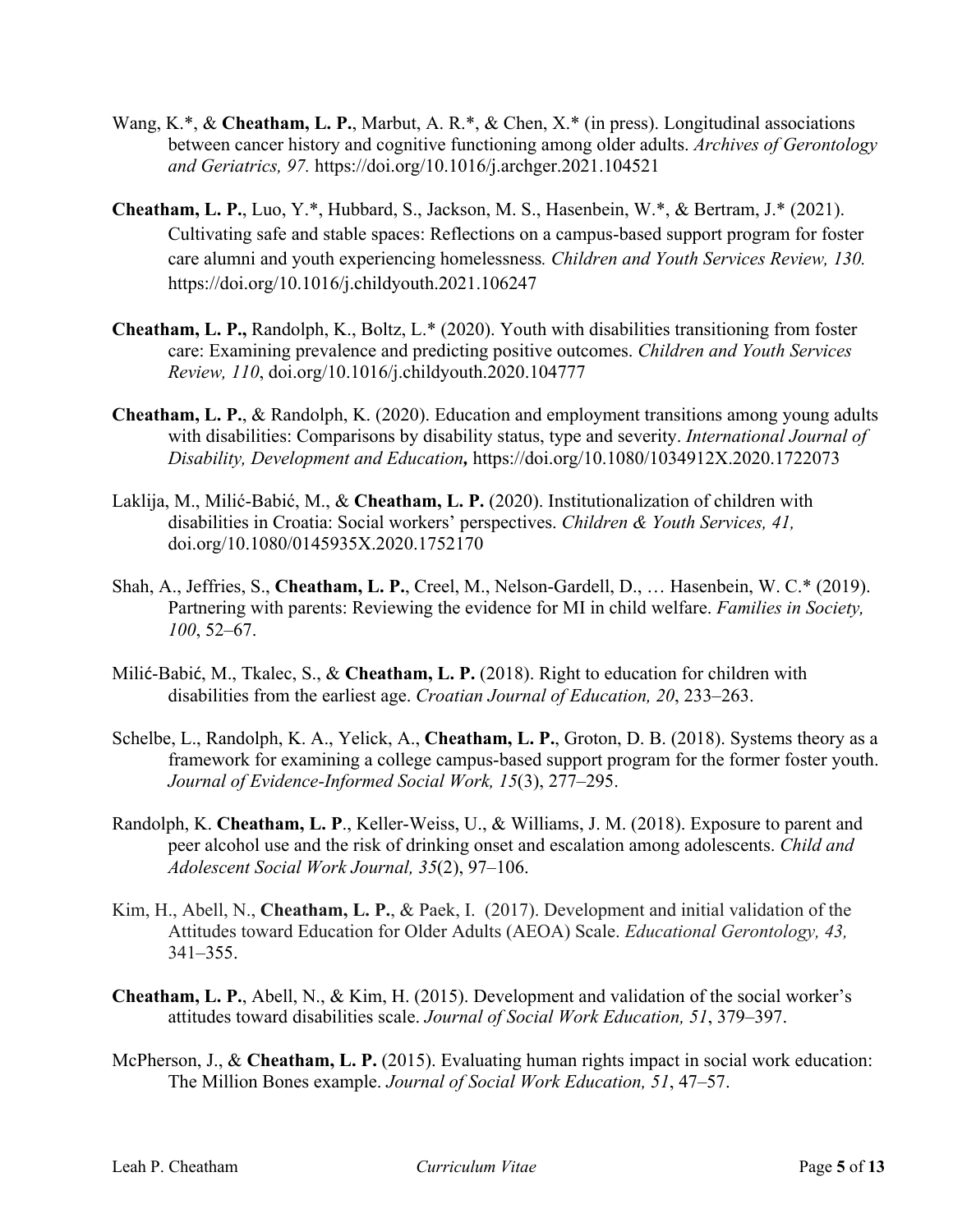- Radey, M., & **Cheatham, L. P.** (2013). Do single mothers take their fair share? FAFSA completion among aid-eligible female students. *Journal of Diversity in Higher Education, 6,* 261–275.
- **Cheatham, L. P.** (2012). Effects of Internet use on well-being among adults with physical disabilities: A review. *Disability & Rehabilitation: Assistive Technology, 7*, 181–188.

### **Peer-reviewed Publications: Professional/Pedagogical (2)**

- **Cheatham, L. P.**, Smith, S., Siler, M., Johnson, K., Turner, C., Wilkes, S., Shah, A., Johnson, L., Swails, P., Lopaczynski, L.\* (2020). "Own Your Vote": A novel approach to teach social workers about voting rights. *Professional Development: The International Journal of Continuing Social Work Education, 23*(2), 55–60.
- Beech, H. B.\*, Sutton, A.\*, & **Cheatham, L. P.** (2020). Parenting, privilege, and pandemic: From surviving to thriving as a mother in the academy. *Qualitative Social Work – Special Issue, Reflections on a Pandemic: Disruptions, Distractions & Discoveries, 20*(1-2), 625–631.

### **Manuscripts in Preparation (5)**

- **Cheatham, L. P.** *Youth Aging Out with Disabilities: Applying Ecological Systems Theory to Guide Research, Policy and Practice.*
- **Cheatham, L. P.**, Luo, Y.\*, Hubbard, S.*,* Hasenbein, W. & Bertram, J.\* *Alabama REACH: Student narratives and preliminary program outcomes.*
- Luo, Y.\*, Li, Q.\*, & **Cheatham, L. P.** *Associated factors with electronic personal health records among older cancer survivors: An application of Anderson's Behavioral Model of Health Services Use to eHealth services*.
- Sutton, A.\*, Beech, H. B.\*, & **Cheatham, L. P.** *Intimately connected: The relationship between geography and femicide rates in the United States.*
- Meadows, J.\*, **Cheatham, L. P.** *Comparative health of military-insured families with members with disabilities.*

#### **Technical Reports (3)**

- **Cheatham, L. P.,** Luo, Y\*., Dozier\*, K., Bertram, J.\*, Hasenbein, W.\*, & Jackson, M. S. (2019, December). *Preliminary program report: Alabama REACH Scholars Program.* Tuscaloosa, AL: University of Alabama.
- Randolph, K, **Cheatham, L. P.**, & Williams, J. M. (2015, July). *Evaluation of employment and other outcomes among Floridians with disabilities.* Tallahassee, FL: Florida State University.
- Randolph, K., Ross-Donaldson, S., Schelbe, L., **Cheatham, L. P.**, Groton, D., Millsap, K., & Yelick, A. (2015, January). *Stakeholder interview report: Fostering Achievement Fellowship Program.* Tallahassee, FL: Florida State University.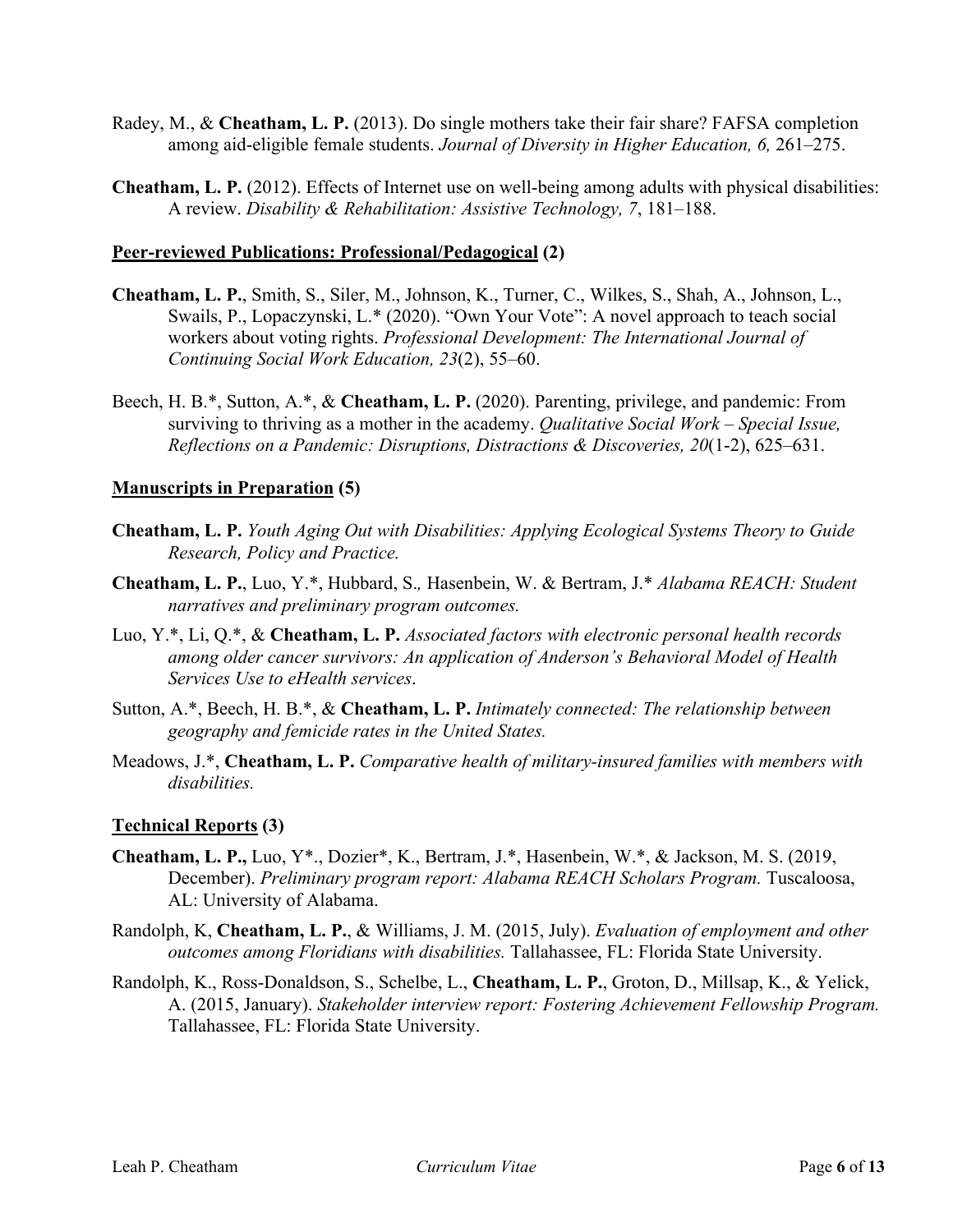### **Refereed Presentations (34)**

- **Cheatham, L. P.**, Kenney, J. L., Daquin, J., Dolliver, M. J., Hall, A., Derzis, N., Holder, A.\*, Mautz, K., Foster, D.\*, Roe, V.\*, Lambert, E.\*, Shippen, M., & Reid, L.W. (January, 2021). *Assessing the reliability of the Women's Risk Needs Assessment within an Alabama state women's prison*. Paper presented at the annual program meeting for the Society of Social Work and Research (virtual conference).
- Wang, K.\*, **Cheatham, L. P.** (2020, November). *Will exercise benefit breast cancer survivors: the moderation role of residential setting?* Poster presented at the annual program meeting for the Council for Social Work Education (virtual conference).
- **Cheatham, L. P.**, Bertram, J.\*, Luo, Y.\*, Dozier, K.\*, Jackson, S. (2020, January). *Supporting former foster youth in college: Lessons from students and stakeholders.* Paper presented at the annual program meeting for the Society for Social Work Research in Washington, DC.
- Ikenberg, C.\*, **Cheatham, L. P.,** Luo, Y.\*, Dozier, K.\*, Cardinale, J. (2020, January). *Measuring the impact of abuser role on chronic and severe physical and psychological abuse.* Poster presented at the annual program meeting for the Society for Social Work Research in Washington, DC.
- **Cheatham, L. P.**, Luo, Y.\*, Dozier, K.\*, Jackson, S., Bertram, J.\* (2020, January). *Building capacity within a campus-based support program for former foster youth: A participant-engaged approach*. Poster presented at the annual program meeting for the Society for Social Work Research in Washington, DC.
- Wang, K.\*, & **Cheatham, L. P.** (2020, January). *Does residential setting (urban v. rural) moderate the effects of physical exercise and body mass index on self-rated health among breast cancer survivors?* Poster presented at the annual program meeting for the Society for Social Work Research in Washington, DC.
- Luo, Y.\*, **Cheatham, L. P.**, Ikenberg, C.\*, & Dozier, K.\* (2020, January). *Factors related to telemedical care receipt among older adults with medical conditions: A secondary data analysis across race/ethnicity.* Poster presented at the annual program meeting for the Society for Social Work Research in Washington, DC.
- Laklija, M., Milić-Babić, M., & **Cheatham, L. P.** (2020, January*). Institutionalization of children with disabilities in Croatia: Social workers' perspectives.* Poster presented at the annual program meeting for the Society for Social Work Research in Washington, DC.
- Luo, Y.\*, **Cheatham, L. P.**, Dozier, K.\*, Ikenberg, C.\* (2020, January). *Associated factors with electronic personal health records use (ePHRs): An application of Anderson's behavioral model of health services use to ehealth service.* Poster presented at the annual program meeting for the Society for Social Work Research in Washington, DC.
- Jones, C.\*, **Cheatham, L. P.**, Gibson, K., & Gold, A. (2019, October). *Education in ethics: Challenges and rewards of a field placement within a legal clinic.* Alabama–Mississippi Social Work Conference, Oxford, MS.
- Ellis, T.\*, **Cheatham, L. P.**, & Li, Q. (2018, November). *Trauma symptoms as predictors of health and behavior for girls in residential.* Poster presented at the annual program meeting of the Council on Social Work Education, Orlando, FL.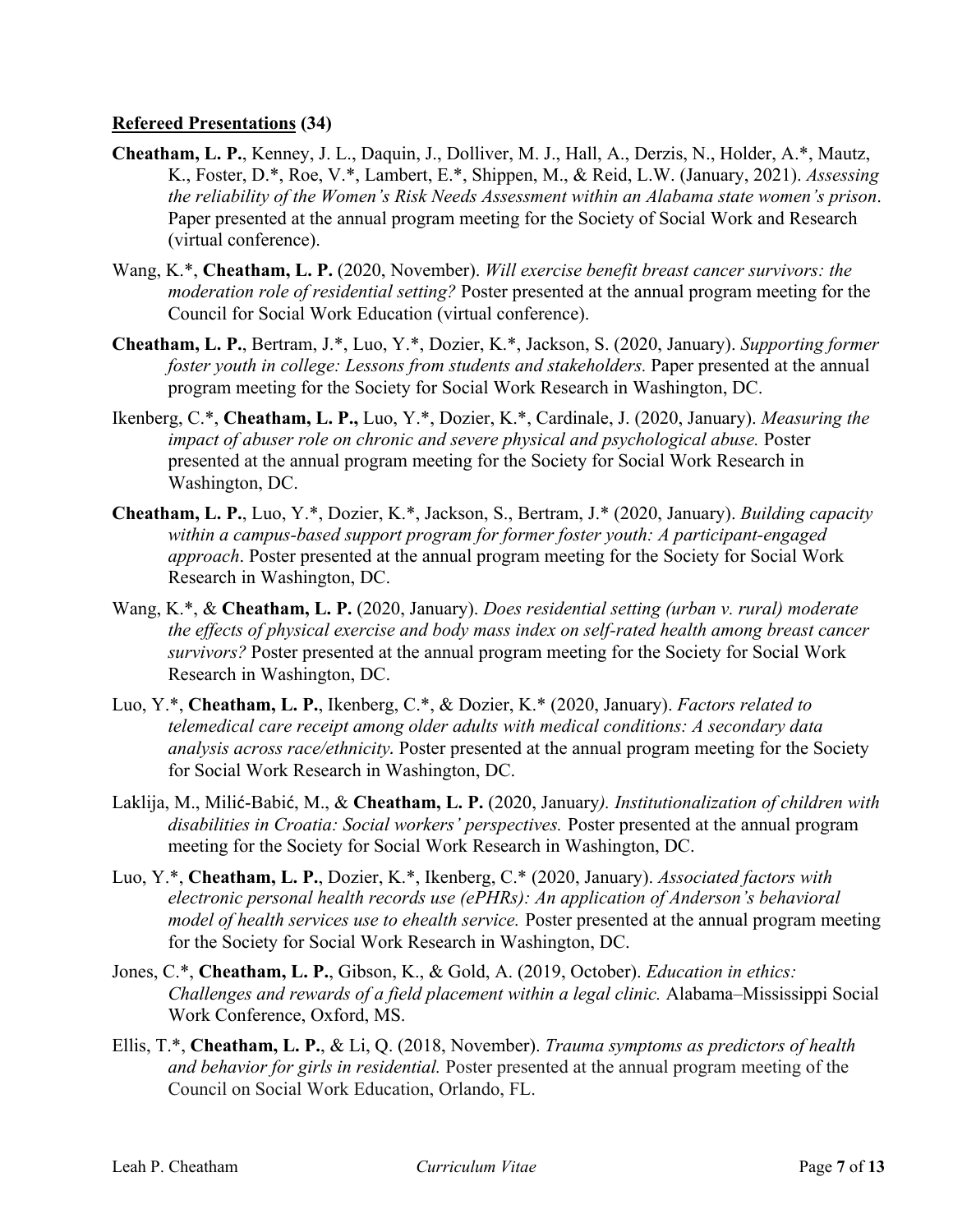- Meadows, J.\*, & **Cheatham, L. P.** (2018, November). *Comparative health outcomes for military connected families with members with disabilities.* Poster presented at the annual program meeting of the Council on Social Work Education, Orlando, FL.
- Ellis, T.\*, Sawyer, M.\*, Bolton, A.\*, & **Cheatham, L. P.** (2018, October). *Predicting health and behavior outcomes using the Trauma Symptoms Checklist for Children.* Presentation at the 17<sup>th</sup> Annual Fall Social Work Conference, Tuscaloosa, AL.
- Jackson, M. S., & **Cheatham, L. P.** (2018, October). *U.S. college campus support programs for foster youth: Opportunities and challenges—Breaking down barriers to college: A report of two strategies for Alabama's foster youth.* Paper presented at the EUSARF XV International Conference, Porto, Portugal.
- **Cheatham, L. P.**, & Randolph, K. A. (2018, January). *Aging out of foster care with disabilities: Predictors of educational attainment and employment.* Poster presented at the annual program meeting of the Society for Social Work Research, Washington, DC.
- Meadows, J.\*, & **Cheatham, L. P.** (2018, January). *Military families with members with special health needs.* Poster presented at the annual program meeting of the Society for Social Work Research, Washington, DC.
- Li, Q.\*, & **Cheatham, L. P.** (2018, January). *Association between health risk factors and weapon carrying behaviors among school-aged children.* Poster presented at the annual program meeting of the Society for Social Work Research, Washington, DC.
- Meadows, J.\*, **Cheatham, L. P.**, & Bugella, N.\* (2017, November). *Development of a social work disability curriculum: A community-driven approach*. Poster presented at the annual program meeting of the Council on Social Work Education, Dallas, TX.
- **Cheatham, L. P.** (2017, October). *Promoting well-being among youth aging out of foster care with*  disabilities: Using data to inform practice. Presentation at the 16<sup>th</sup> Annual Fall Social Work Conference, Birmingham, AL.
- Ruggiano, N., **Cheatham, L. P**., & Simon, C. E. (2017, April). *Finding our voice: Empowering effective social justice advocacy in social work*. Presentation at the National Association for Social Work – Alabama Chapter Annual Conference, Tuscaloosa, AL.
- **Cheatham, L. P.**, & Randolph, K. A. (2017, January). *Youth aging out of foster care: A portrait of youth with disabilities.* Paper presented at the annual program meeting of the Society for Social Work Research, New Orleans, LA.
- Babcock, P., Wald, M., Sprang, G., Clark, J., **Cheatham, L. P.** (2017, January). *The Adoption and Safe Families Act 20th anniversary: Lessons learned and social work's role in leaning forward.* Round table discussion at the annual program meeting of the Society for Social Work Research, New Orleans, LA.
- **Cheatham, L. P.**, & Yelick, A**.\*** (2016, November). *Attitudes toward disability in social work: Implications for education and practice.* Poster presented at the annual program meeting of the Council on Social Work Education, Atlanta, GA.
- Busso, D., **Cheatham, L. P.**, Gjertson, L., Marsh, E., & Matone, M. (2016, June). *Concurrence of disability and childbirth among women with a childhood history of maltreatment or foster care.*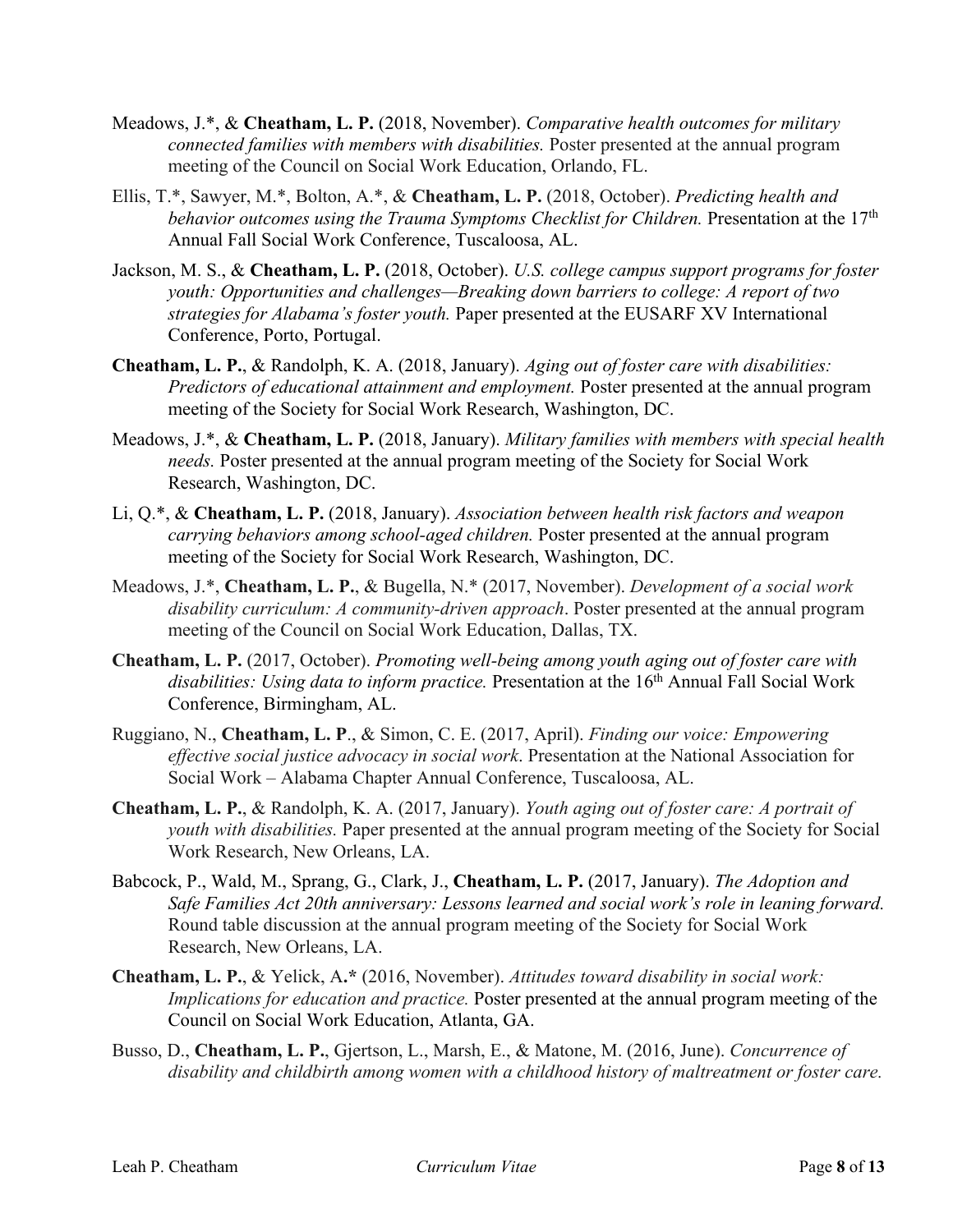Poster presented at the 24<sup>th</sup> annual colloquium on the American Professional Society on the Abuse of Children, New Orleans, LA.

- Yelick, A., **Cheatham, L. P.**, & Randolph, K. A. (2014, October). *Program evaluation of a community college support program for former foster youths.* Paper presented at the annual program meeting of the Council on Social Work Education, Tampa, FL.
- Groton, D., Yelick, A., & **Cheatham, L. P.** (2014, October). *Strategy for incorporating qualitative data analysis software into research studies.* Poster presented at the annual program meeting of the Council on Social Work Education, Tampa, FL.
- **Cheatham, L. P.**, Randolph, K. (2014, January). *The impact of disability on young adults' transition to adulthood.* Paper presented at the annual program meeting of the Society for Social Work Research, San Antonio, TX.
- **Cheatham, L. P.**, Radey, M. (2014, January). *Computer and internet technologies: Effects on wellbeing for young adults with physical disabilities.* Paper presented at the annual program meeting of the Society for Social Work Research, San Antonio, TX.
- Radey, M., **Cheatham, L. P.** (2014, January). *Do single mothers claim their share? FAFSA completion among aid-eligible female students.* Paper presented at the annual program meeting of the Society for Social Work Research, San Antonio, TX.
- Kim, H., Abell, N., & **Cheatham, L. P.** (2013, June). *Development and initial validation of the*  Attitudes toward Education for Older Adults (AEOA) Scale. Paper presented at the 20<sup>th</sup> IAGG World Congress of Gerontology and Geriatrics, Seoul, Korea.
- **Cheatham, L. P.**, Abell, N., & Kim, H. (2013, January). *Development and initial validation of the Attitudes Toward Disabilities in Social Work (ADSW) Scale.* Paper presented at the annual program meeting of the Society for Social Work Research, San Diego, CA.
- Randolph, K., **Cheatham, L. P.**, Williams, J., & Weiss, U. (2013, January). *Exposure to parent and peer alcohol use and the risk of drinking onset and escalation among adolescents*. Paper presented at the annual program meeting of the Society for Social Work Research, San Diego, CA.
- McPherson, J., **Cheatham, L. P.**, & Oswalt, K. (2013, January). *Evaluating human rights impact in social work education: The Million Bones Example.* Paper presented at the annual program meeting of the Society for Social Work Research, San Diego, CA.
- Randolph, K., **Cheatham, L. P.**, & Weiss, U. (2012, November). *The relative risk of parent and peer alcohol use on underage drinking*. Paper presented at the annual program meeting of the Council on Social Work Education, Washington, D.C.

### **Invited Presentations (11)**

- Reid, L., **Cheatham, L. P**., Kenney, J., Hall, A., Shippen, M. E., Dewey, S. (2020, November)*. Validation of the Women's Risk Needs Assessment: Project overview and preliminary findings.*  School of Social Work Research Rounds series, University of Alabama, Tuscaloosa, AL.
- **Cheatham, L. P.**, Gusler, S., Srivastav, A., Zajac, L. (2019, November). *Doris Duke Quarterly Webinar: Innovative Dissemination Strategies.* Doris Duke Fellowship on Promotion of Child Well-being, Quarterly Fellow's Webinar Series.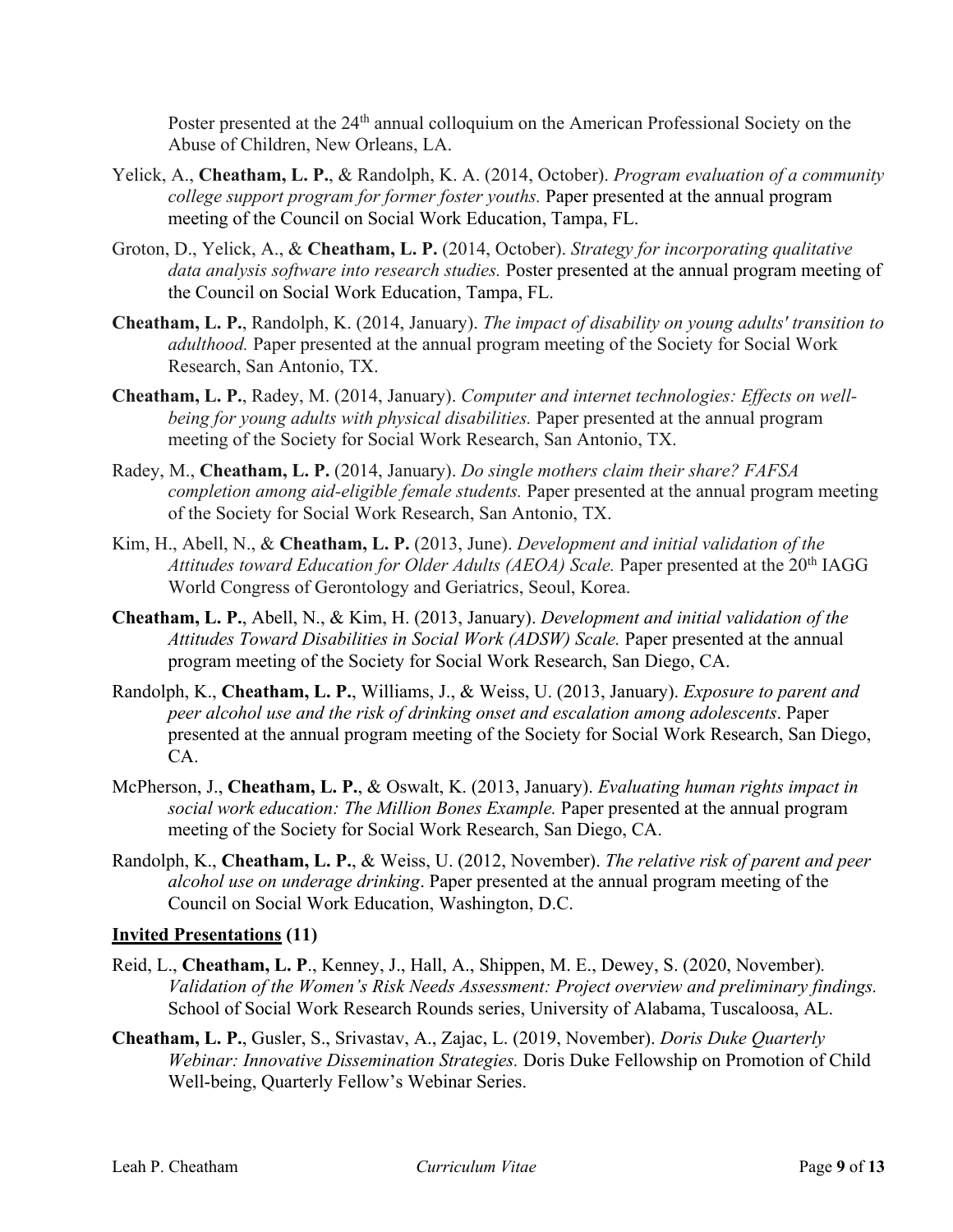- **Cheatham, L. P.**, Hubbard, S., Jones, J.\* (2019, October). *Alabama REACH: Building capacity through a participatory program evaluation.* National Association of Foster Youth in Higher Education Monthly Webinar, https://drive.google.com/file/d/1iYJw4RSiVpR51iynN-- UpUqzhBsk1mSU/view.
- Ellis, T.\*, Jones, C.\*, **Cheatham, L. P.** (2019, March). *Social Work & Law: Overview of practice and ethical considerations in cases involving trauma.* Alabama REACTS conference, Tuscaloosa, AL.
- Jones, C.\*, & **Cheatham, L. P.** (2019, January). *Exploring the role of social work within a legal clinic setting.* University of Alabama School of Law, Legal Clinic Spring Orientation, Tuscaloosa, AL.
- **Cheatham, L. P.** (2018, November). *"Aging out" of foster care with disabilities: Predictors of education and Employment.* Department of Criminology Colloquium Series, University of Alabama, Tuscaloosa, AL.
- **Cheatham, L. P.** (2018, October). *Promoting well-being among youth aging out of foster care with disabilities: using data to inform practice.* Presentation at the Children's Rehabilitation Center (CEU Training), Birmingham, AL.
- **Cheatham, L. P.** (2017, March). *Youth aging out with disabilities: National prevalence estimates and preliminary outcome data.* Center for the Prevention of Youth Behavior Problems, University of Alabama, Tuscaloosa, AL.
- **Cheatham, L. P.** (2016, April). *Youth aging out with disabilities: Identifying state-level characteristics relevant to successful transitions*. Research presented at the Doris Duke Fellowship Mid-year Meeting, Duke University, Durham, NC.
- **Cheatham, L. P.** (2015, March). *Youth aging out with disabilities: Identifying state-level characteristics relevant to successful transitions*. Research presented at the Doris Duke Fellowship Mid-year Meeting, University of Southern California, Los Angeles, CA.
- **Cheatham, L. P.**, & Randolph, K. (2012, March). *The Impact of Disability on Young Adults' Transitions to Adulthood.* Poster presented at the Florida State University College of Social Work Research Showcase, Tallahassee, FL.

### **TEACHING EXPERIENCE**

### **University of Alabama (2016 – present)**

| Spring 2022      | Social Welfare Policy – PhD Program (in-person)                         |
|------------------|-------------------------------------------------------------------------|
| Spring 2017-2022 | Research Practicum – PhD Program (in-person)                            |
| Fall 2020-2021   | Research for Clinical and Community Practice $I$ – DSW Program (online) |
| Fall 2017-2021   | Research Methods $I - PhD Program (in-person)$                          |
| Spring 2018-2021 | Advanced Social Welfare Policy – MSW Program (online)                   |
| Fall 2016-2017   | Social Welfare Policy – $MSW Program$ (in-person & online)              |
|                  |                                                                         |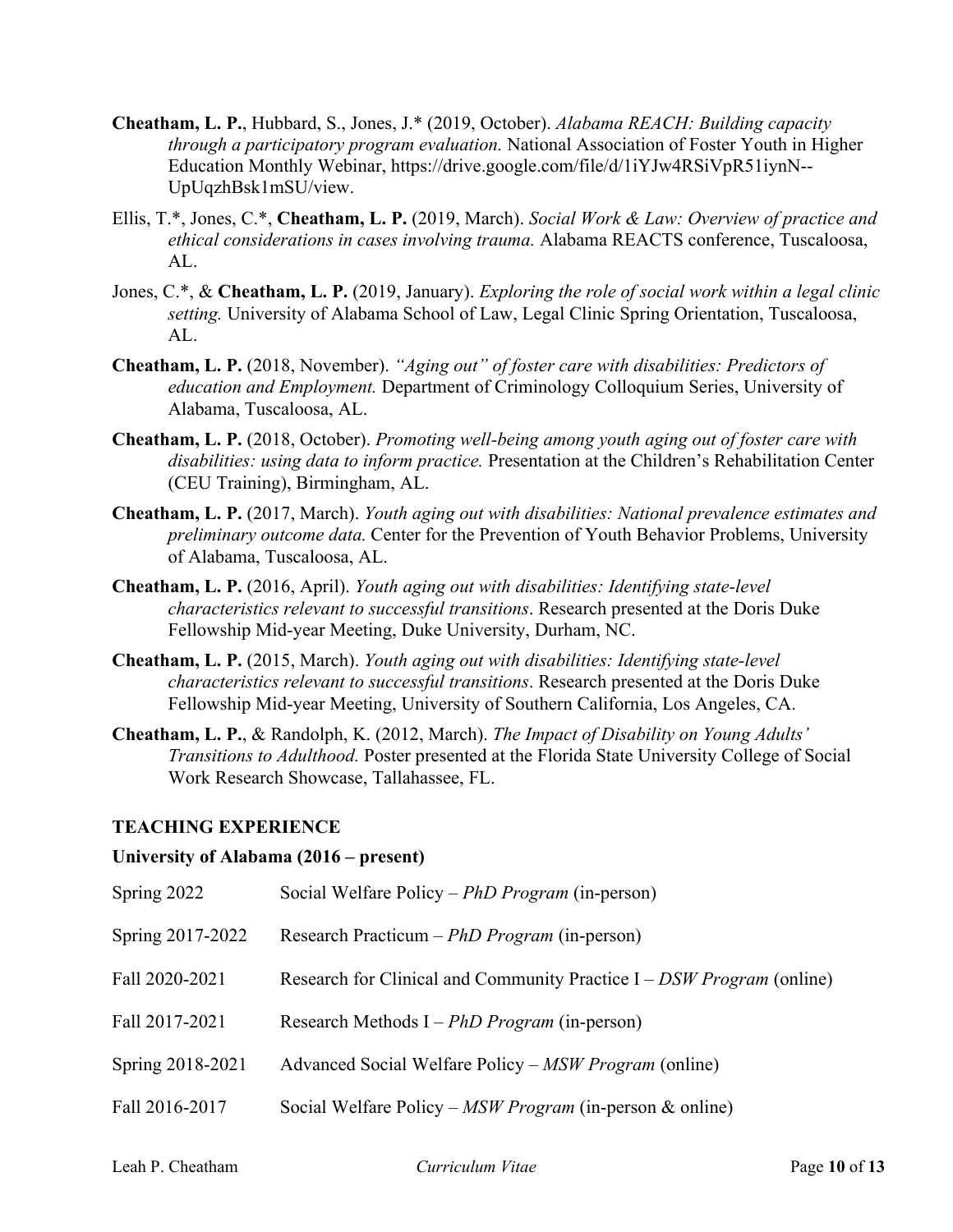### **Florida State University (2013 – 2015)**

| Spring 2014      | Intro to Social Work – $BSWProgram$ (in-person)                                                                                      |
|------------------|--------------------------------------------------------------------------------------------------------------------------------------|
| Fall 2013        | Social Policies & Programs $-BSW Program$ (in-person)                                                                                |
| Summer 2013      | Measurements $-BSW Program$ (in-person)                                                                                              |
| Spring 2013-2015 | Practice Evaluation – MSW Program (online mentor), Professor Neil Abell<br>*Nominated for FSU's Outstanding Teaching Assistant Award |

### **University of Alabama: Doctoral Committees**

#### **Dissertation Committee Chair:**

"Attorney Interpretations of Law and Policy Regarding Military Families with Dependents Experiencing Disabilities" James Meadows (expected defense 2023)

"When Violence Thrives in Silence: Highlighting Narratives of Women Survivors of Obstetric Violence in Alabama" Haley Beech (expected defense 2022)

#### **Capstone Committee Chair:**

Christopher Conley (expected completion 2022) Amy Hurd (expected completion 2022) Caroline Baker (expected completion 2023)

### **Dissertation Committee Member (completed):**

"Poetry and Youth Adjudicated for Illegal Sexual Behaviors: A Mixed Methods Study" Taylor Ellis (Member, defended August 2020)

"Diffusion of Responsibility in Assuring Health Care for Foster Children" Laura Boltz (member, defended July 2020)

"Health Care Payer Type and HIV Health: A Retrospective Analysis" Emma Sophia Kay (member, defended November 2017)

### **University of Alabama: Master's Committees**

### **Thesis Committee Member (completed):**

"Effects of Prison Dog Training Programs on Prison Social Climate" Erin McNeil (outside member, Criminology & Criminal Justice, defended January 2021)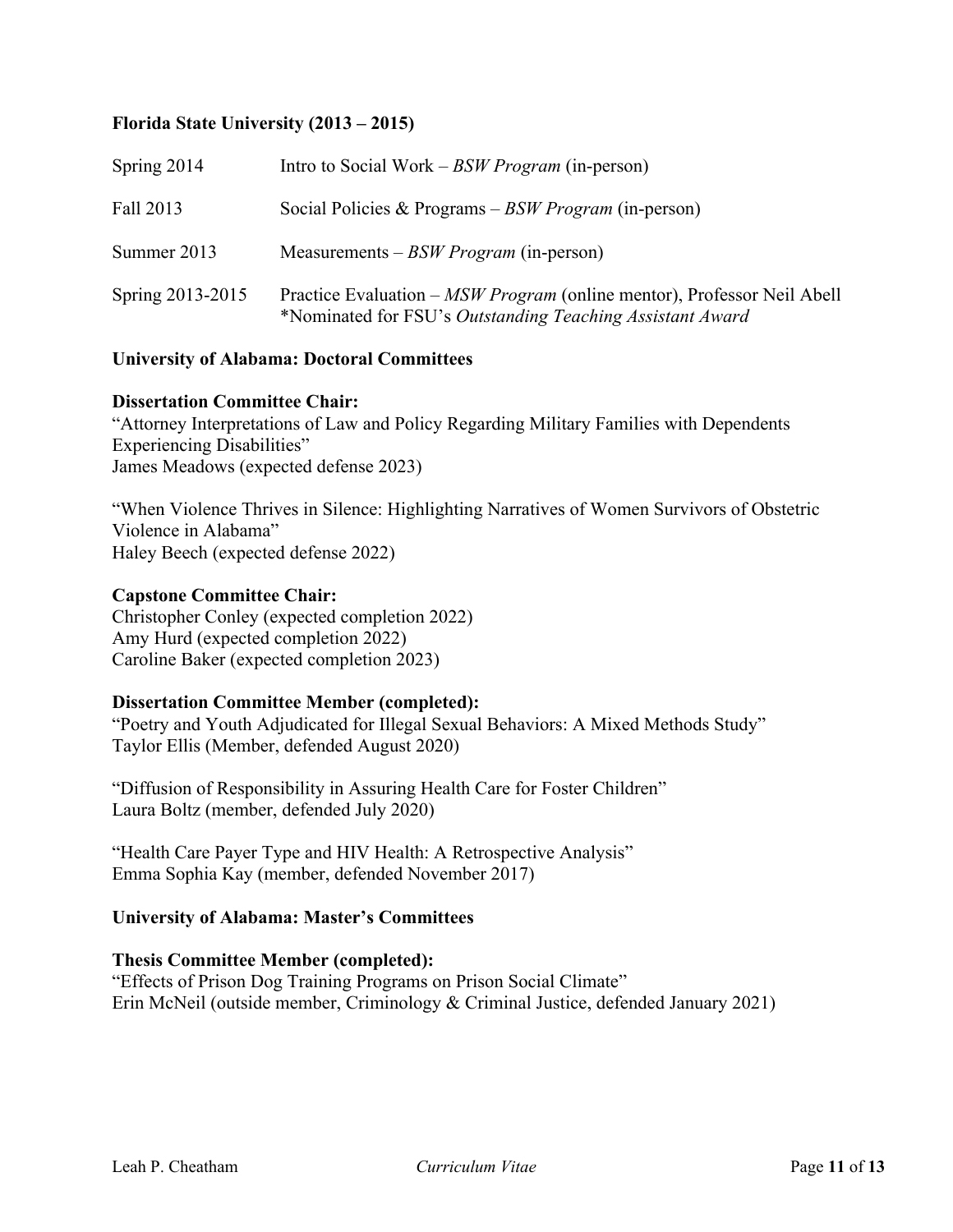### **SERVICE**

### **Profession**

| 2020-2021 | Member, Diversity, Equity, Inclusion & Justice Taskforce, Child Well-being Research |  |  |  |  |
|-----------|-------------------------------------------------------------------------------------|--|--|--|--|
|           | Network                                                                             |  |  |  |  |

- 2016-2021 Mentor, Doris Duke Fellowship…
- 2016-2018 Member, *Research Agenda/Sustainability Workgroup*, Doris Duke Fellowship…
- 2019-2021 Reviewer, *Trauma, Violence & Abuse*
- 2017-2021 Reviewer, *Children and Youth Services Review*
- 2021 Reviewer, *Child and Adolescent Social Work*
- 2021 Reviewer, *Disability and Health Journal*
- 2021 Reviewer (book proposal), Springer Publishing
- 2019 Reviewer, American Psychology-Law Society Grants-in-Aid Program
- 2018-2020 Reviewer, *Disability & Rehabilitation*
- 2017 Reviewer, *Sage Open*
- 2017-2018 Member, American Public Health Association
- 2010-2021 Member, Society for Social Work Research
- 2012-2021 Member, Council on Social Work Education

### **University of Alabama**

| 2021-2024 | Medical Institutional Review Board (IRB) Alternate Member                   |
|-----------|-----------------------------------------------------------------------------|
| 2021-2022 | Student Health Committee (Faculty Senate Representative)                    |
| 2018-2022 | <b>Faculty Senator</b>                                                      |
| 2019-2021 | UA Faculty Senate's Taskforce to Transform Campus Culture (member/convener) |
| 2019-2020 | UA Basic Needs Taskforce (Student Food Insecurity and Homelessness; invited |
| member)   |                                                                             |
| 2019      | We Are UA Campaign – Social Work Faculty Representative                     |
| 2019-2020 | Student Life Committee Member (Faculty Senate)                              |
| 2019-2020 | Student and Campus Life Committee (Faculty Senate Representative)           |
| 2018-2019 | Academic Affairs Committee Member (Faculty Senate)                          |

#### **University of Alabama – School of Social Work**

- 2021-2022 SSW Strategic Planning Initiative Core Committee Member 2021 Tenure-track Assistant & Associate Professor Search Committee (member) 2021 *Lahoma Adams Buford Peace Award* Selection Committee (convener) 2021-2022 DSW Committee (member) 2020 Dean Search Committee (elected member) 2019-2020 DSW Assistant Professor Search Committee (member) 2017-2020 PhD Committee (member) 2016-2020 MSW Committee (member and delegate/alternate to the Executive Committee) 2017-2021 Diversity Committee (member/co-chair) 2019-2021 Dean's Advisory Committee (member) 2016-2019 President 4 Pillars, Pillar 3 Committee (member/convener) 2017-2018 Faculty and Staff Enrichment Committee (member) 2017 *Howard B. Gundy Award* Selection Committee (member)
- 2016-2017 Dean's Advisory Committee (member)